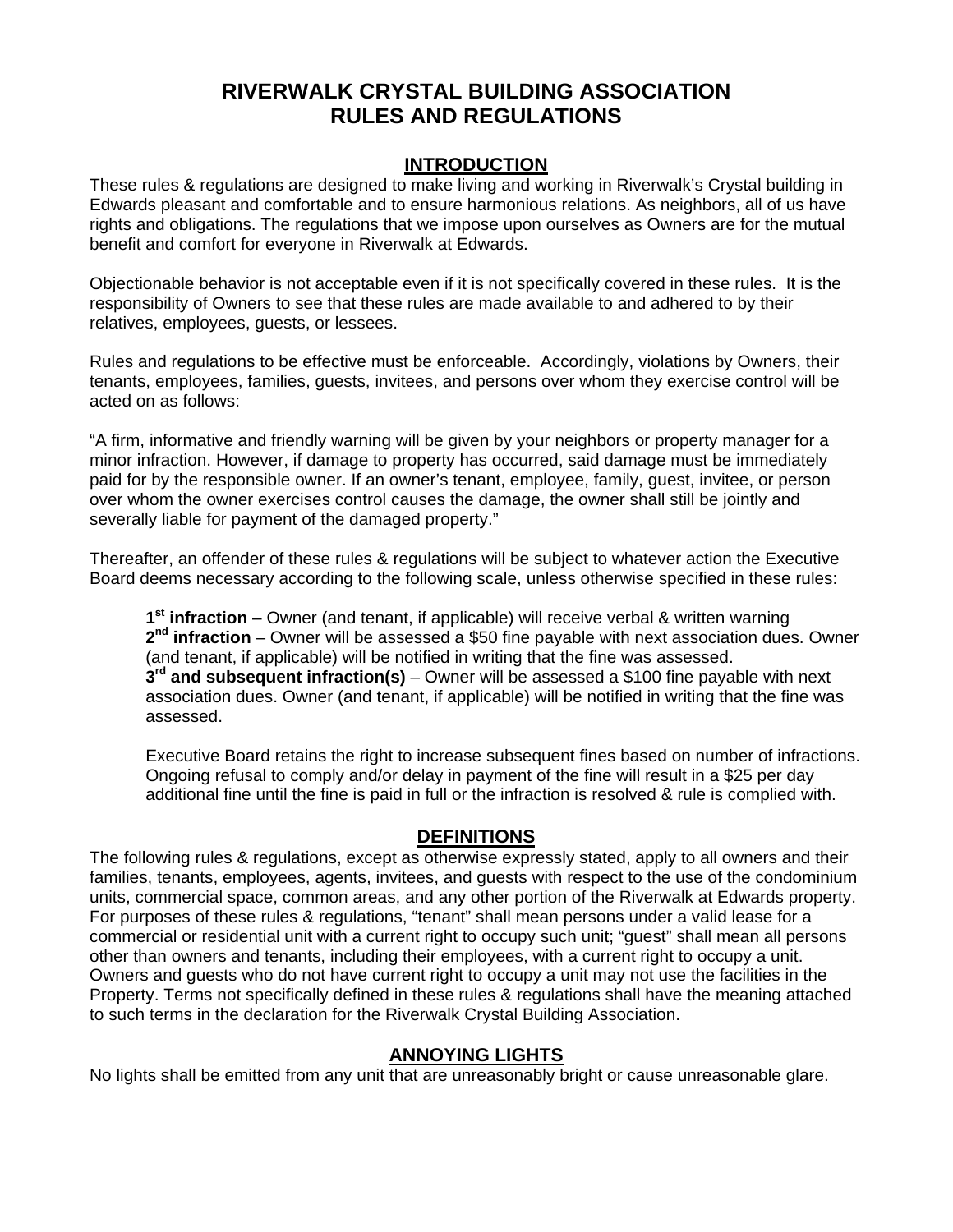# **ANTENNAS & SATELLITE DISHES**

No radio or television installation requiring additional wiring or antennas, including but not limited to satellite dishes and antenna, shall be made without the prior written consent of the Executive Board. Any antenna or other wiring erected on the roof, exterior walls, balconies, patios, or decks of any building, or in any common area of any building without the prior written consent of the Executive Board is subject to being removed without notice or compensation. If such removal is necessary, the owner responsible for the installation of said wiring or antenna shall reimburse the Riverwalk Crystal Building Association for the reasonable costs of removal of said wiring or antennas. If installation of any such wiring has caused any damage to the roof, or any roof leak damage to units below, the owner shall reimburse the Riverwalk Crystal Building Association for repairs of damage(s) caused. If the owner does not reimburse the Riverwalk Crystal Building Association for the removal or repair cost(s) referred to above within sixty (60) days of notice of costs, the Riverwalk Crystal Building Association may place a lien on the Owner's Unit until full payment is made.

# **ATRIUM USES**

Except in areas that may be designated for such purposes by the Riverwalk Crystal Building Association or managing agent, the personal property of all owners and/or tenants shall be stored within their units and garages. Without prior written approval by the Executive Board, all activities and uses of patios, balconies, & atriums shall be prohibited except specifically the following activities and uses:

- A. Patio Furniture specifically designed for outdoor use shall be permitted
- B. Flower Boxes and Flower Pots shall be permitted with the prior written approval of the Building Board of Directors. For those units located above another unit, owner and/or tenant shall exhibit care so as not to cause water, dirt, or other materials from dripping, falling, and blowing upon the balcony or patio of another unit or into another unit or on to any common area. Flower boxes/pots shall be maintained at all times. All plants, flower boxes/pots must have an appropriate saucer or drainage pan to keep water from staining floors. Dead plants shall be removed immediately from flower boxes/pots.
- C. No Exterior Storage All exterior storage of personal property, whether by residential or commercial unit owners, shall be specifically prohibited (unless specifically permitted by the Bylaws, Declaration, or these Rules and Regulations). This includes any furniture or other items in atriums or on patios that is not specifically allowed.

#### **No owner shall store sporting equipment of any kind, furniture, inventory, or other materials or personal property on any patio, balcony, deck, breezeway, atrium, common area, or in any other part of the property without the prior written approval of the Building's Executive Board.**

No awnings or other projections shall be attached to the outside walls of any building without the prior written consent of the Executive Board. Balconies, terraces, exterior stairways and windows shall be used only for the purposes intended, and shall not be used for hanging garments or other objects, or for cleaning of rugs or other household items. No laundry or wash shall be dried or hung outside of any unit or common area. This includes, but is not limited to, any & all laundry, towels, blankets, and sleeping bags hung or draped over balcony railings.

Cooking by any means is strictly prohibited on any of the grounds except within the unit. The only exception to this rule would be a cookout approved in advance of the event in writing by the Executive Board for a Master Association function. Sidewalks, driveways, & entrances must not be obstructed or encumbered or used for any purpose other than ingress and egress to and from the premises. All furniture and moveable objects, including patio furniture and grills, must be removed from balconies and common area(s) not protected by enclosures when owner is not in residence in order to prevent the wind damaging property owned by others. *NO SMOKING* is allowed in the atrium or any Common Areas of the Association at any time.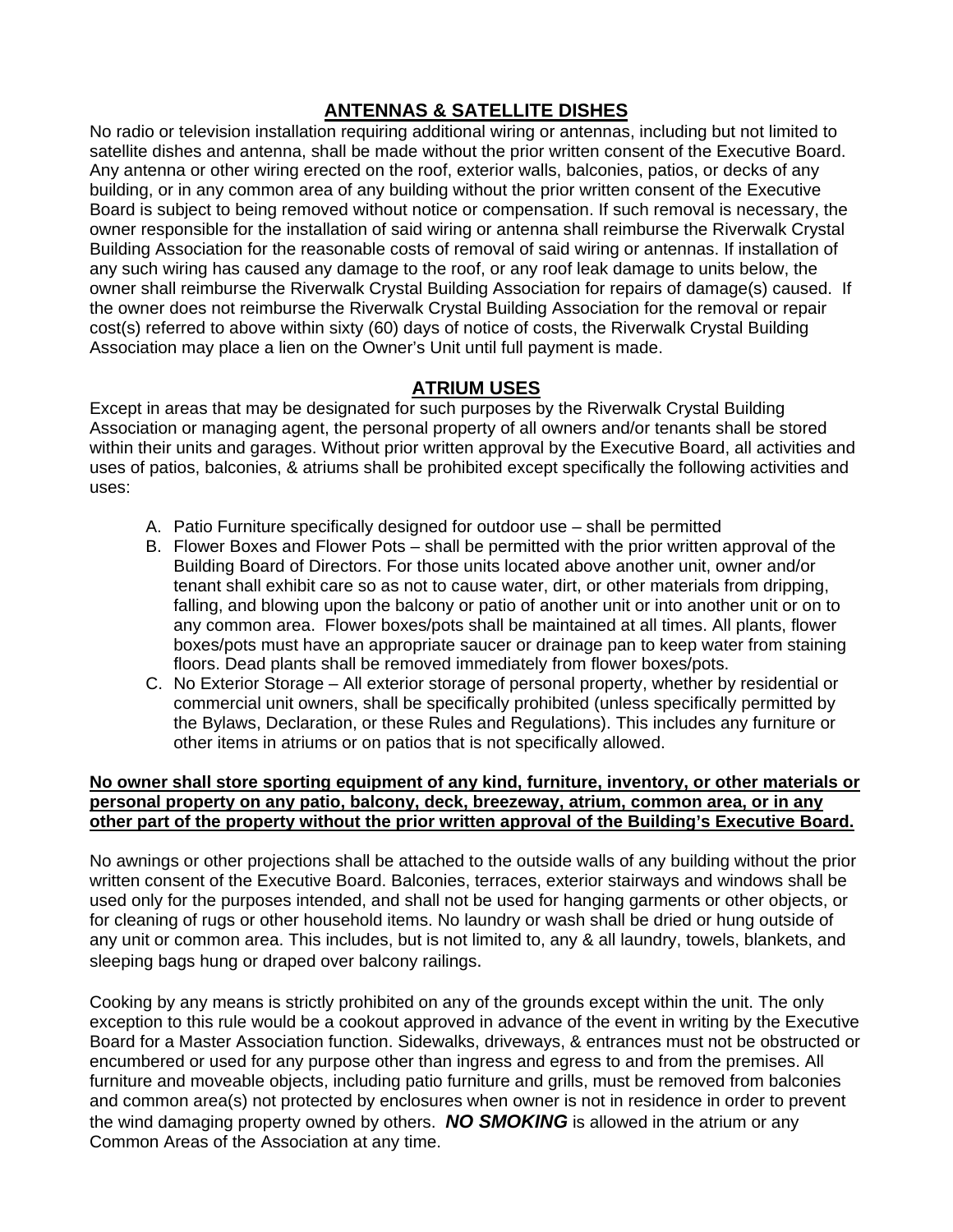# **GUESTS, TENANTS, AND OCCUPANTS OTHER THAN OWNERS**

It is the responsibility of the owner to be sure that anyone occupying the owner's unit is made aware of all "Rules & Regulations" of the Master Association & the individual building association. Should occupancy of any unit be permitted by any owner, to any long term guest or tenant, the Riverwalk Crystal Building Association must be made aware of such occupancy including name, phone numbers, & address, to protect the security of the property. Obligatory compliance with these building Rules & Regulations as well as those of the Master Association shall be specifically referred to, and made a part of, any lease of any unit. Owners shall be responsible for the conduct of their children and the children of their guests and tenants. Owners shall ensure that such children's behavior is neither offensive to any occupant of the property nor damaging to any unit or portion of the common area.

# **HAZARDOUS MATERIAL**

The storage of flammable material that may unreasonably jeopardize the safety and welfare of any person or property is **not permitted on or in the property at any time**. No flammable, combustible, explosive, or otherwise dangerous fluid, chemical, or substance shall be kept in any unit or on any part of the property except such as are required for normal household use. Appropriately sized propane tanks for gas grills shall be specifically permitted. **No fireworks of any kind shall be ignited on the property from any unit or from any common area.**

### **HEATING MINIMUMS**

The owner of each unit in the project shall heat such unit so as to maintain a **minimum temperature**  in the unit of no less than 55 degrees Fahrenheit from October 1<sup>st</sup> to May 30<sup>th</sup> of the year in order to minimize any damage which could result from the freezing of pipes, both individual and common, which pass near or through individual units within the building. **This minimum heating requirement must be met even when the unit is vacant.** 

# **KEYS & DOOR LOCKS**

The property management company shall retain one (1) passkey for each & every residential & commercial unit within the property under their management services, in a secure lock box within the property management company office. A second passkey for each & every unit is required to be given to the local fire department. Both keys are required in case of emergencies that necessitate entry into the unit(s). By receipt & review of these rules & regulations, any owner who does not provide at least two passkeys to access their unit(s) understands that in an emergency situation, any locked entry door(s) to their unit(s) may be damaged or destroyed to gain access for an emergency.

No unit owner shall alter any lock or install a new lock on any door of the premises without the prior written approval of the Executive Board or Managing Agent; such permission shall not be withheld unreasonably. In the event such consent is given, the unit owner shall provide the managing agent one (1) new key, and the local fire department one (1) new key (or combination if applicable). Failure to comply with this or the above could result in forced entry by the managing agent or fire department personnel, and may also result in the removal or re-keying of the lock, all at the owner's expense.

**Each owner hereby specifically authorizes the managing agent or Executive Board to remove or re-key any lock installed in contravention of this provision at the owner's expense, and in addition, to assess a penalty against owner of \$100.00 per month for each month that the owner refuses to comply**. The purpose of this article is to allow the Executive Board, managing agent, or fire department to access any and all units in case of an emergency.

### **MASTER ASSOCIATION EMPLOYEES**

The Executive Board and the Master Association's Managing Agent are the only persons authorized to give directions to the employees or subcontractors of the Master Association. Employees or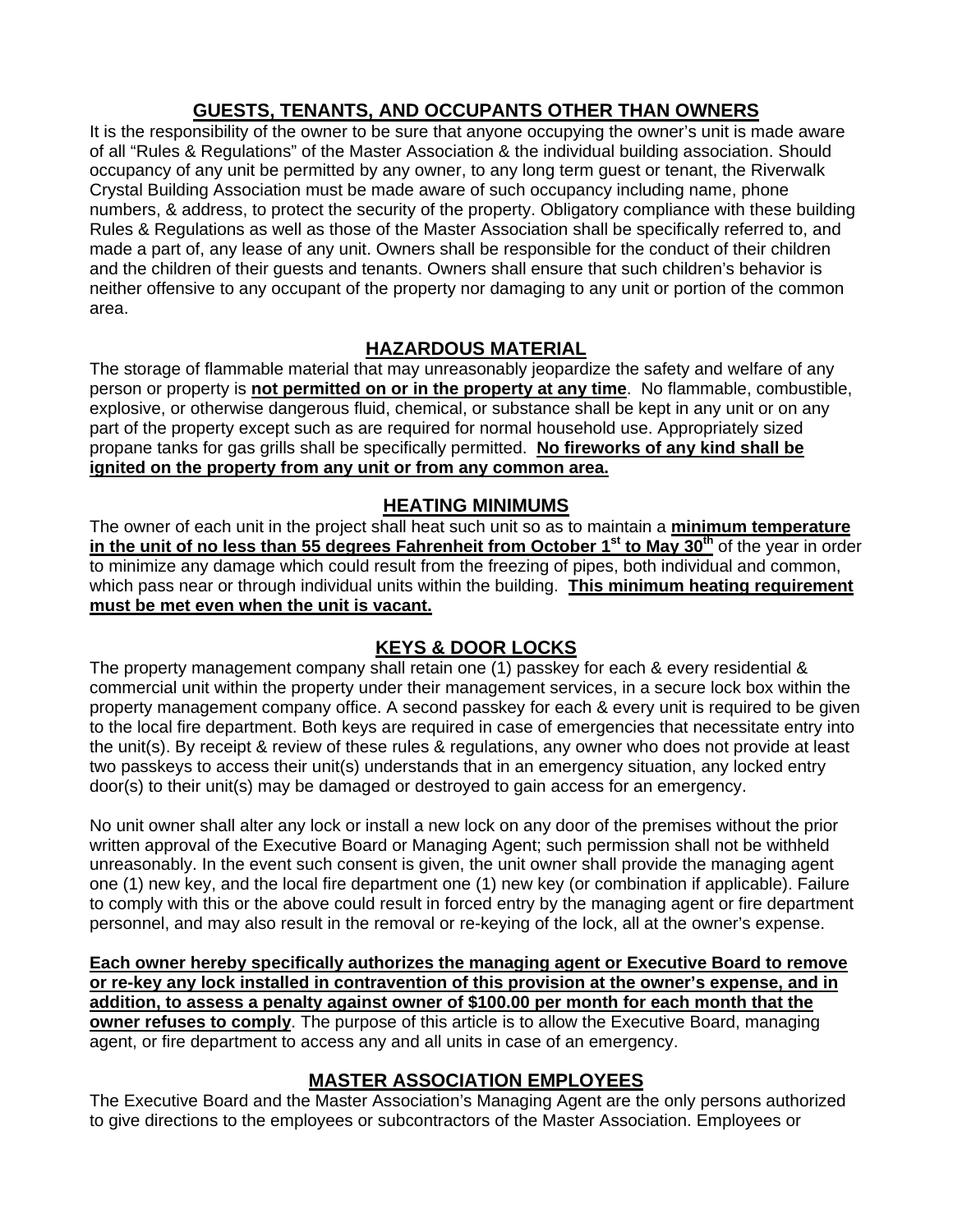subcontractors of the Master Association or the Managing Agent shall not be sent off the property by any owner or occupant at any time for any purpose.

#### **NUISANCES**

No unit owner shall make or permit any disturbing noises in the building by himself, his family, employees, agents, visitors or lessees, nor do or permit anything by such persons that will interfere with the rights, comforts, or convenience of other unit owners or tenants. All owners and tenants shall respect the rights of their neighbors and keep the sound levels of all radios, stereos, televisions, appliances, as well as voices & musical instruments to a minimum. No one may make undue noise before 9:00am or after 10:00pm.

No owner shall conduct, or permit to be conducted, vocal or instrumental practice nor give, nor permit to be given, vocal or instrumental instruction at any time if the same shall disturb or annoy other occupants of the building.

No noxious or offensive activity shall be carried on inside or outside of any unit, nor shall anything be done or placed on the property that is, or may become, a nuisance or cause embarrassment, disturbance, or annoyance to others.

#### **PETS**

*Only dogs belonging to UNIT OWNERS are allowed to be kept on the premises*; & each dog must be licensed with Eagle County and must have appropriate shots required by the county. **MAXIMUM NUMBER OF DOGS PER UNIT IS 2 DOGS belonging to owner.** *Dogs are not permitted to run free outside of an owner's unit at any time*. *When outside the unit, dogs shall be on leashes at all times***,** *including when any individual is walking any dog(s) on any section of the Riverwalk property.* 

No animals of any kind shall be raised or kept within the property, except dogs, cats, or other common household pets. No exotic pets shall be kept on the property or within any unit (exotic pets may include, but are not limited to pigs, snakes, iguanas, and domesticated wild animals). No pet of any kind may be kept which abnormally interferes with the rights, comforts, or convenience of other owners. Breeding of any animal on the property or within any unit is specifically prohibited.

**DOG OWNERS MUST IMMEDIATELY PICK UP THE WASTES CREATED BY THEIR DOGS AT ALL TIMES** *DURING ALL SEASONS*. **Owners & tenants are responsible to prevent dogs urinating on any landscaping, buildings, or property owned by others; and/or from damaging any landscaping, buildings, or property owned by others. Owners violating these rules will be fined at \$50 for the first fine, \$100 for the second fine, and \$150 for each offense thereafter.**

**Any guests who visit the property must also adhere to these rules. If guests do not adhere to dog rules as determined by the Executive Board, individual owners may be fined as indicated above for any problems created by their guest's dog.** 

### **REFUSE**

No trash, ashes, or other refuse or debris may be thrown or dumped on the property. The burning of refuse anywhere on the property is prohibited. No incinerators or other devices for the burning of refuse indoors or outdoors shall be constructed, installed, or used by any person except as approved in writing by the Executive Board. The owner of any unit subject to these rules and regulations shall keep the owners unit and the property free of trash, refuse, or debris of any kind, whether the owner's unit is vacant or occupied.